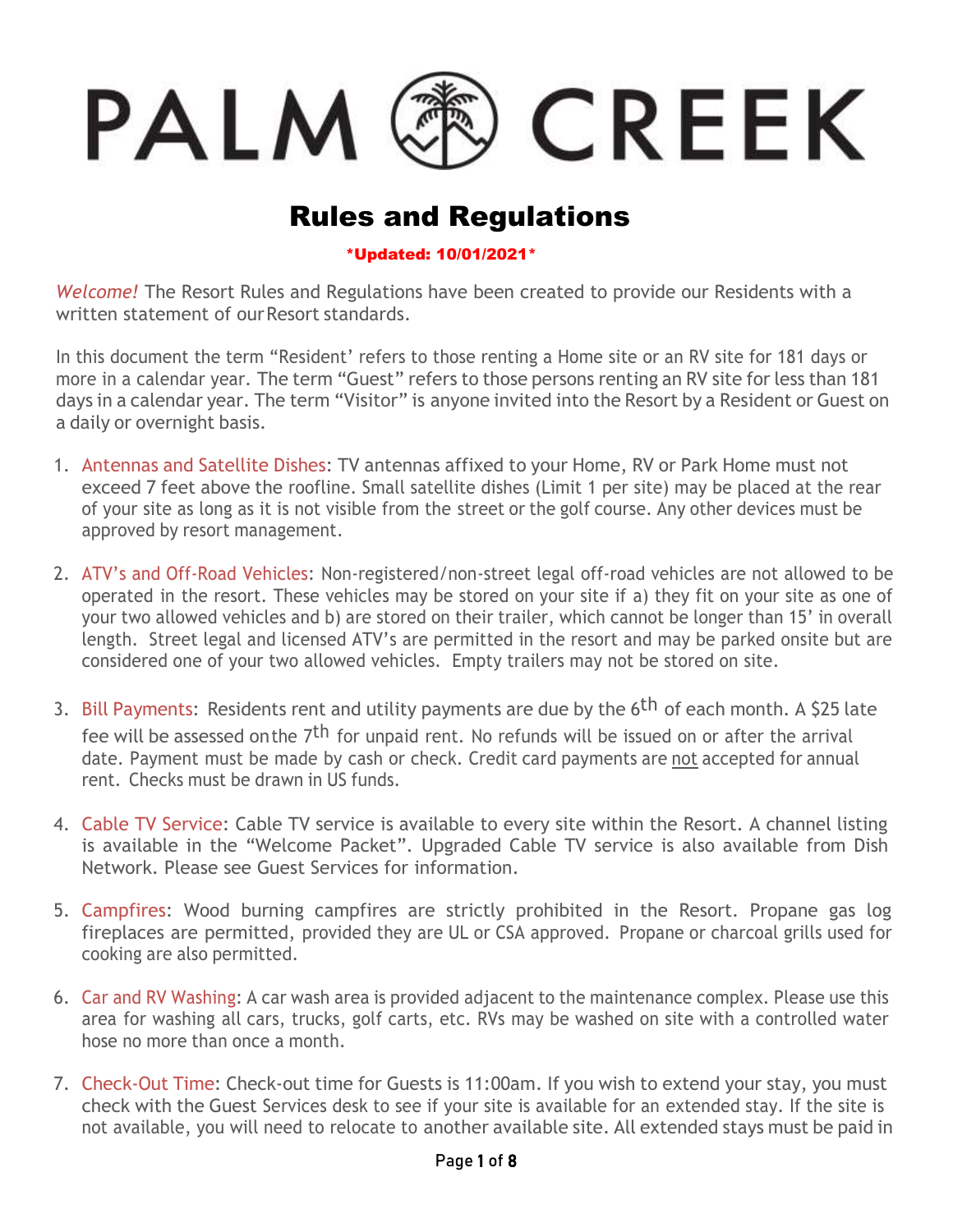advance.

- 8. Clotheslines: Clotheslines are not permitted at Palm Creek.
- 9. Cutting through Adjacent Lots: Please respect your neighbors. Use streets and sidewalks. Do not walk, ride or drivethrough another site whether vacant or occupied.
- 10.Death of Primary Resident: Should a Resident 55 years of age or older die, leaving the unit to a surviving spouse or other companion previously residing, Management may elect to allow the surviving spouse or co-habitant to remain theoccupant of the unit. A death certificate and trust document (if applicable) must be supplied to Guest Services in order to change the name on the lease.
- 11.Electric Policy: Arizona Public Service (APS), which supplies electricity to Palm Creek, requires all Annual Residents to be billed directly by APS. All other Guests (non-Annual) will pay Palm Creek Resort and Residences directly for their electric usage when staying for a month or longer. Please notify Guest Services two days prior to your departure that you will need your final meter reading.
- 12.Emergencies: If you have a medical emergency or fire, please dial 911, give them the Resort address and your location. For all other non-emergencies please call the Palm Creek Gatehouse (520-371-5860).
- 13.For Sale and For Rent Signs: "For Sale" and "For Rent" signs may be placed in or on a Home or Recreational Vehicle.Approved "For Sale"/"For Rent" signs and information tubes are available in the Sales Office. Contact the sales office foradditional information.
- 14.Garbage Pick Up: Pick up days are Mondays and Thursdays. Please place bagged, tied garbage at the curb in front of your site by 8:00am on pick up days. Please do not put garbage out the night before a pick up day. Dumpsters and recycling containers are located throughout the resort for resident and guest
- 15.Gatehouse Services: The Gatehouse at the Main Entrance is manned 24 hours a day, 7 days a week. During the time thatGuest Services Office is closed, the Gatehouse may be contacted to report any urgent maintenance issues. Please contact the Gatehouse (520-371-5860) to report any unusual activity within the Resort. All Residents/Guests must stop at the Gatehouse prior to entry. The Gatehouse will not accept packages for residents. The North Gate hours vary depending on the season.
- 16.Golf: Proper golf attire is required on the Golf course. Please visit the Palm Creek Pro Shop for information regardingproper attire.
- 17.Golf Carts: Golf carts are considered a motor vehicle, and must abide by all traffic laws and regulations. All golf carts operated after dark must have adequate lights and reflectors. Resident/Guest golf carts are not permitted on the golf course or on any sidewalk. Golf cart operators must have current drivers' licenses.
- 18. Late Fees: All Annual payments (U.S. Funds) are due on the first of the month without billing. A \$25.00 late fee is chargedon accounts whose payment is received after the  $6^{\rm th}$ . A \$25.00 fee is charged for returned checks plus the late fee. Thisprovision is not intended to, and shall not, create any grace period or indulgence by Palm Creek Resort and Residences, LLC, with respect to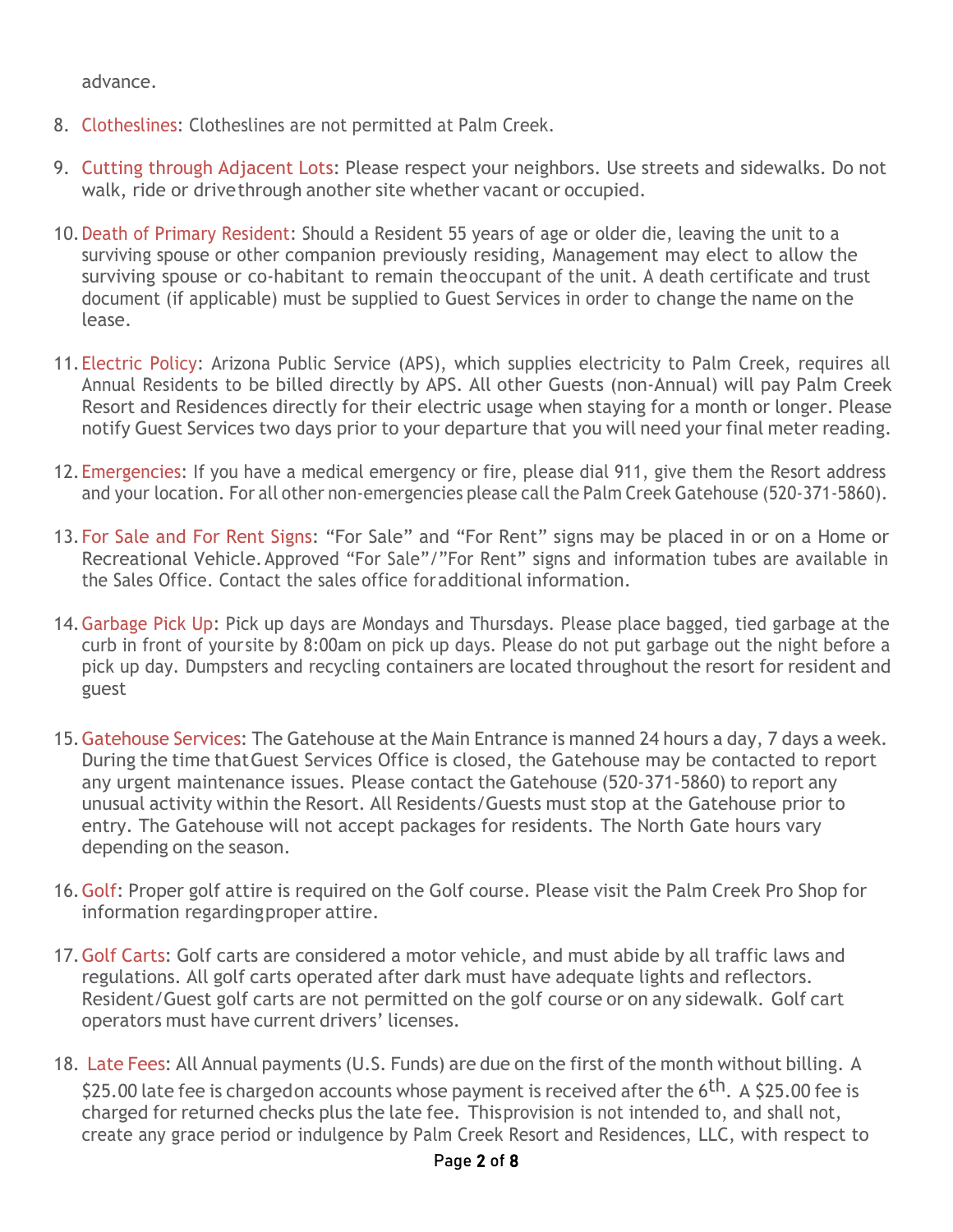the punctual payment by you of all sums owed to Palm Creek Resort and Residences, LLC. The aforesaid late payment fee is not imposed as a charge for the use of money, but rather is imposed to permit Palm Creek Resort and Residences, LLC to recoup its administrative charges and other costs in dealing with the payment not being paid on time, and such late payment fee shall in no way be deemed an interest charge. Furthermore, this provision is in addition to all other rights and remedies of Palm Creek Golf and RV Resort, LLC, in such event.

19.Maintenance of Your Site: All Residents/Guests are required to keep their lots, RV's, Park Homes and Manufactured Homes neat and clean and in good repair.

Annual Residents are responsible for managing weeds on their site.

Unsightly storage under or around an RV, Park Home or Manufactured Home is not permitted.

Due to concerns over the durability of plastic, plastic upright storage sheds and plastic lattice must be approved in advance.

Yard décor is approved by resort discretion.

For safety reasons, only metal, plastic and ceramic items specifically intended for outdoor décor, arepermitted and no glass (including marbles), wooden furniture, or indoor furniture/rugs are allowed.

Indoor appliances are not allowed outdoors with the exception of a small refrigerator, no larger than 4.4cubic feet.

All items must be kept in good repair and may not be chipped, broken, faded or have peeling paint. Pleaseavoid items that may be offensive in nature.

Fabric material gazebos and pop-up canopies are prohibited in the resort.

Blue tarps (to cover cars, golf carts, used as wind shields, etc.) are prohibited.

Grey/beige/neutral color tarps are permitted for covering items *during the off season*. Please refer to the *Landscape Design Considerations* handout for additional landscaping information.

Should it become necessary for our maintenance personnel to clean a site or make repairs, charges of

\$25.00 per man hour plus materials and supplies will be assessed to the Resident or Guest. This includeslandscape maintenance and repairs.

Management reserves the right to request any item deemed inappropriate or not meeting communitystandards be removed.

- 20.Minimum Age of Primary Resident: The minimum age of a primary Resident/Guest is 55 years. All other residents mustbe a minimum age of 40. Palm Creek Resort and Residences operates as housing for persons age 55 and older under theFederal Fair Housing Act, 42 U.S.C. 3607 (b) and under the Arizona Fair Housing Act, A.R.S. 41-1491 et. Seq., and all rules and regulations adopted hereunder, which are incorporated herein by reference. Accordingly, except as provided herein, all units within Palm Creek shall be intended for occupancy by at least one person per unit 55 years of age orolder. Notwithstanding the above, the Management reserves the exclusive right to rent fewer than twenty percent (20%) of the sites for occupancy wherein all persons will be at least 40 years of age or older (but not necessarily 55 years of age or older), so long as Palm Creek shall continue to qualify for the housing for older persons exemption as set forth by Federal and State law. Palm Creek is required by law to verify residents' ages. Residents/Guests agree to completesubsequent age verification forms upon request from Management.
- 21.Name Badges and Parking Passes: Photo Name Badges and parking passes will be issued upon registration to all Residents/Guests. To insure the safety and protection of all, please wear your Photo Name Badges at all times when onthe Resort premises. Photo Name Badges are issued at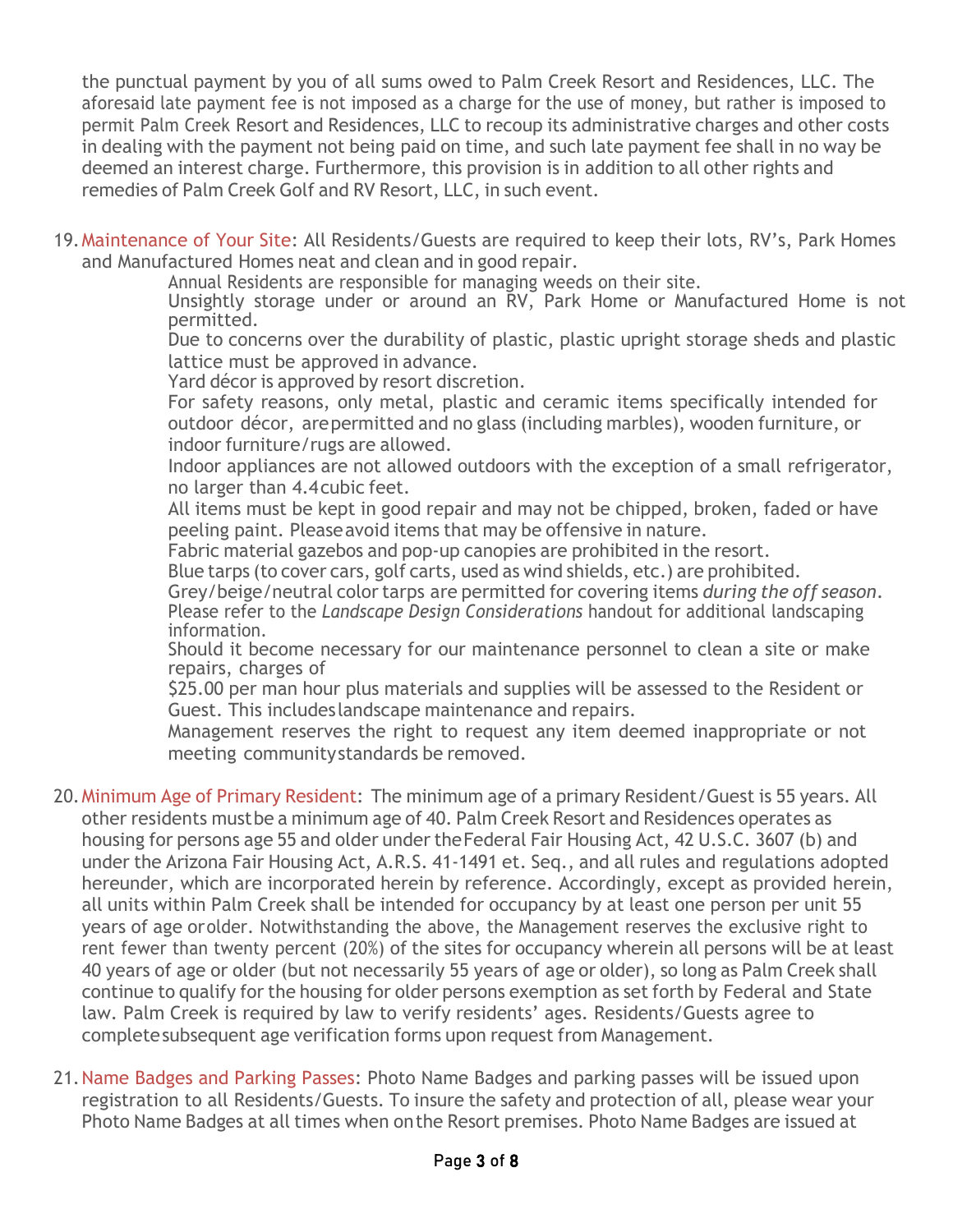Guest Services. Parking passes will be issued at check in for all vehicles, and must be placed so it is easily visible to the Gate Attendant. Parking stickers (for Annual Residents only) must be affixed to the lower corner of the windshield on the drivers' side of the vehicle. Parking stickers will be applied by Resort personnel with no more than two passes per site.

- 22.Operation of Commercial Business: Vendors are permitted at the Crafts Fair only. In consideration of your neighbors, businesses operated from a site must not have retail traffic, business deliveries and door to door solicitation is not allowed. Businesses requiring licensing must be properly licensed. Management reserves the right to suspend or terminate any business operated within the Resort at any time.
- 23.Parking Your RV On Your Site: Pull-through parking is strictly prohibited except in the designated pull-through areanorth of Palm Park. A Resort Ranger is required to escort you to your site. Including any RV that is returning to a previously occupied site. If you move your RV for leveling purposes, please make sure that the front of your RV (notincluding hitch) is flush with the front of the concrete pad. Sewer lines must be kept completely up off the ground and sloping to the sewer connection per a City of Casa Grande ordinance. Guests are asked to review the site condition withthe Ranger, and sign off on the Ranger Site Inspection form.
- 24. Pets: Residents are permitted no more than two pets per unit unless otherwise approved by Management. Pets arelimited to Dogs, Cats and Birds. No agricultural, wild or exotic animals will be allowed. Pet owners are responsible for any damage or injury caused by or because of their pets. Dangerous or aggressive pets are not allowed. Any animal that displays dangerous or aggressive behavior, as determined by Management in its sole and unfettered discretion, must be removed from the premises. Aggressive behavior may include, but is not limited to, lunging, growling, biting and/or barking at Guests or other pets. Pets must be kept on a leash AT ALL TIMES, unless inside a designated enclosed Pet Park. For the safety of your pet and our Residents/Guests, we require the pet be no more than 6 feet from the pet handler at all times. Retractable leashes are NOT allowed.

 Residents must clean up after their pets and use the receptacles provided. Waste must be bagged prior to disposal.Pets are allowed in the pet area only and should be kept clear of the common areas including administrative buildings (Service animals are exempt). Special areas are provided for walking your pets. Please do not allow them behind or onsomeone else's lot.

Please do not leave your pet unattended. All pets must be kept inside the home except when taken outdoors on a leash. Pets shall not be caged, fenced or left restrained unattended outside the home.

 For your convenience, there are 12 dog areas throughout the resort, including a dog agility park in the Sports Complex. Residents/Guests bringing pets to visit in non-pet areas of the Resort must keep their pets in the vehicle at all times. Only pets current on their vaccinations are allowed to be in Palm Creek Resort and Residences.

Pets are not allowed to be run from golf carts; they must ride inside the golf cart.

Management has the right to fine and/or evict any Resident/Guest not complying with ALL pet rules. Management will investigate all complaints of non-compliance and issue a written notice of violation where deemed appropriate. Violations shall be subject to a fine upon a second violation and eviction upon a third violation at management's discretion.

25.Postal Services - Mail Keys, Boxes, Mail: Locked postal boxes are available for all residents staying at Palm Creek for one month or longer... Bring your check-in receipt from Guest Services to verify your site number to receive your mailboxkey. A \$5.00 fee will be charged for a replacement key.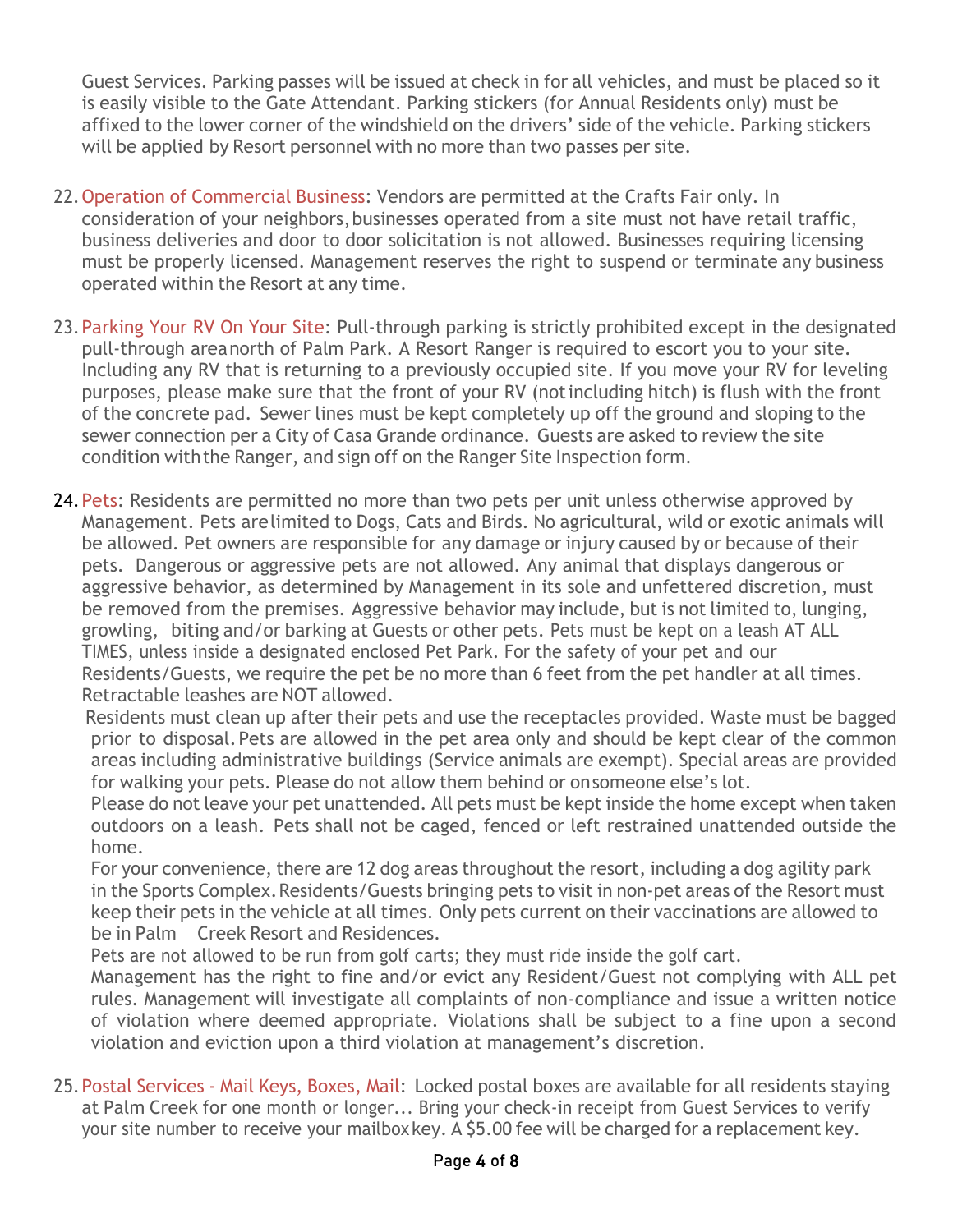Your Photo Name Badge is required for all transactions. Because of heightened security and new laws, the Mail Room cannot give out any mail or mail information to anyone except theaddressee unless we have written permission from that resident.

- 26.Quiet Time: Resident/Guest quiet time is 9:00pm to 7:30am. Contractor quiet time is 6:00pm to 7:30am. (6:00am during the summer). During these hours there will be no construction or contractors allowed in the Resort unless specificallyauthorized by Management. No construction or deliveries on Sundays or Holidays unless specifically authorized by Management. Food, flower deliveries, etc. are an exception.
- 27. Registration & Utilities: Everyone must register, including annual Residents and overnight visitor(s) of a Resident. Allseasonal rent must be paid in advance. Rental rates are based on a maximum of two people per site and there is a chargefor each additional person after the first fourteen days of visitation. Rental fees include water, basic cable TV and use of the facilities (except golf). Electricity and sewer and trash pickup is included in the daily and weekly rates. All others (except Annuals) shall be billed by Palm Creek Golf Resort and Residences for the amount of electricity used monthly from the day of check-in and a monthly fee for sewer/trash. Annuals will be billed monthly for electric by APS and billed monthly for sewer and trash pickup by Palm Creek Golf and RV Resort.
- 28.Resort Team Members working for Palm Creek are prohibited from performing tasks for individual Residents/Guestsexcept in emergencies and as specifically authorized by Management.
- 29.Resort Ramada Areas: Private party reservations for Ramada areas may be booked through the Activities Office. PalmCreek special events take precedent over private parties.
- 30.Resort Safety: Please report suspicious activities to the Gatehouse or Police. The Resort reserves the right to secure loose furniture, siding, skirting, etc. in the event of inclement weather.
- 31.Selling Your RV or Home: Before you may sell your unit to someone who will be keeping it in Palm Creek, you must first notify the Palm Creek Resort Sales Office of your intent to sell and have your unit inspected and approved by Management for resale. All buyers who desire to reside in the Resort must qualify to be an Annual Resident of Palm Creek according to the rules and regulations in effect at the time you sell your unit, including the minimum age requirements. All Buyers are subject to a \$50 application fee. Palm Creek/Sun Communities reserves the right to disapprove any sale at its sole and absolute discretion. Once the unit is sold, your buyer must come in immediately and register with the Guest Services office. Guest Services will not register a new owner until the application process has been completed and the new buyer is approved by Sun Communities. It is the responsibility of the seller to settle any rent refunds with the purchaser prior to purchaser occupancy. If you are selling your home or RV please register your "For Sale" information with the Palm Creek Resort Sales office. Palm Creek Sales can assist you in the sale of your unit or you can sell it on your own. RV units sold that will be relocated outside the Resort must be moved within 30 days of purchase. Failure to remove a unit will result in rent being charged to the new owner or the unit being treated as abandoned. A buyer who is moving the unit out of the Resort after it has been purchased is subject to all Resort requirements as long as the unit remains in the Resort.
- 32.Setback Requirements: Pinal County enforced setbacks are 5' in the front, back and side yards. Perimeter lots have the same setbacks. This means that awnings, sheds, Arizona Rooms, room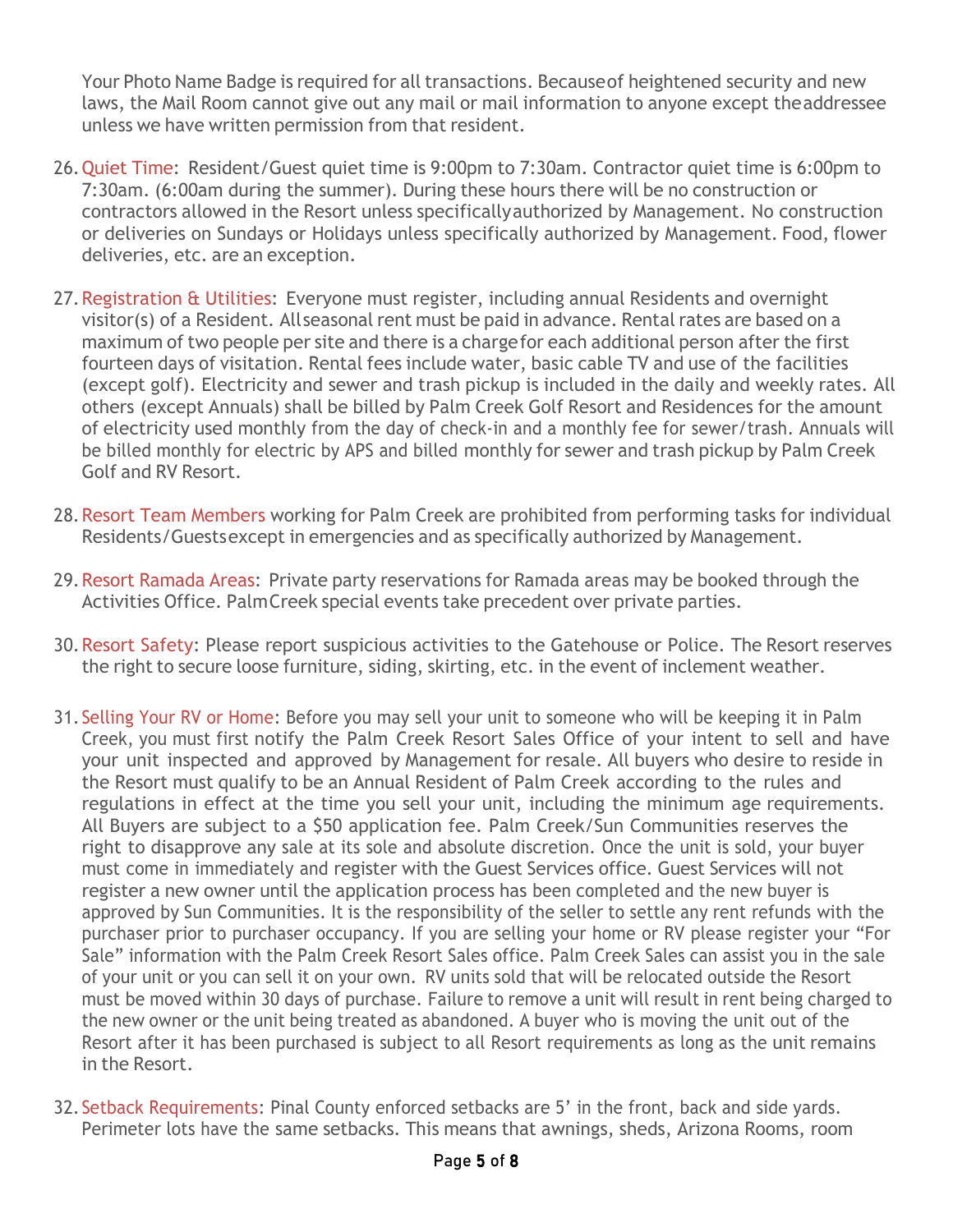additions, Park Homes, Manufactured Homes adRVs must not encroach into these setbacks. All structures must adhere to these setbacks.

- 33.Sidewalks: Absolutely no golf carts or motorized vehicles are permitted on any sidewalks in Palm Creek.
- 34.Site Improvements: All architectural or landscaping changes to your site, require written approval from Palm Creek Facilities and could possibly require a permit from the City of Casa Grande prior to commencement of work. See the Palm Creek Facilities Office for a description of specific improvement guidelines. Architectural projects must be completed120 days from the date the permit is issued.
- 35.Smoking Policy: The safety and health of our residents, guests and visitors smoking or vaping is not permitted in or within 20 feet of any building at Palm Creek. This rule also applies to all restrooms and all pool and patio areas. Please use theprovided receptacles. Smoking on spaces is permitted but with restrictions. Cigar or pipe smoking is not permitted on a space unless it is done within a confined area that does not allow any smoke to drift onto another space. Cigarette smoking is allowed on spaces without smoke containment as long as your neighbor is not adversely affected. If your neighbor is adversely affected by the smoke or smell, you will be asked to contain your smoke.
- 36.Soliciting: Absolutely NO soliciting is allowed in the resort at any time, including door-to-door solicitation.
- 37.Speed Limits: The speed limit in the Resort is 10 MPH or less. All vehicles, *including bicycles,* must honor all stop signsand traffic markings within the Resort. Management reserves the right to install "speed bumps" where appropriate ifspeeding is excessive. These limits are for the protection of all Residents/Guests and Resort Team Members.
- 38.Storage: The City of Casa Grande allows one RV to be parked on each site. Please note: All extra RVs, boats, non-approved trailers, car haulers, etc., must be stored offsite. Your car dolly must fit under the rear end of your RV or it will have to be placed in storage offsite. Oversized Manufactured Home sites in the Phase 3 section of the resort will be evaluated on site-by-site basis for additional storage options. If a site is approved to also allow RV Storage on the home site the following rules must be followed. The unit cannot be occupied or used as living space. The only connection allowed is electrical power for maintaining climate control while being stored. All slide-outs must be closed between sunset and sunrise (overnight). Slide-outs may be open during daylight hours for the purpose of vehicle maintenance or repairs. Slide-outs may be left open for up to 5 days for the purpose of loading and unloading prior to departure from or upon arrival to the resort with resort approval. A temporary vehicle tag will be issued for the approved dates. All tags must be clearly visible from the street and not be altered. RV's found in violation of these rules will be issued a violation notice. Continued violation of this policy may result in the termination of on-site storage privileges.
- 39.Sub-Leasing Your Unit: Subletting is permitted for Annual Residents. A sublet application is required to be submitted at least 30 days prior to the Sublette's' arrival. A \$50.00 fee must accompany subletting applications. Subletting of an empty space is not permitted. There is a limit of five (5) homes that may be owned at one time for investment or resale purposes. When the Renter checks into the home, the owner of the home gives up all access to Palm Creek, its facilities and activities. Any resident found abusing this rule may not have their annual lease renewed. Management reserves the right to withhold approval of subleases at its sole and absolute discretion. Palm Creek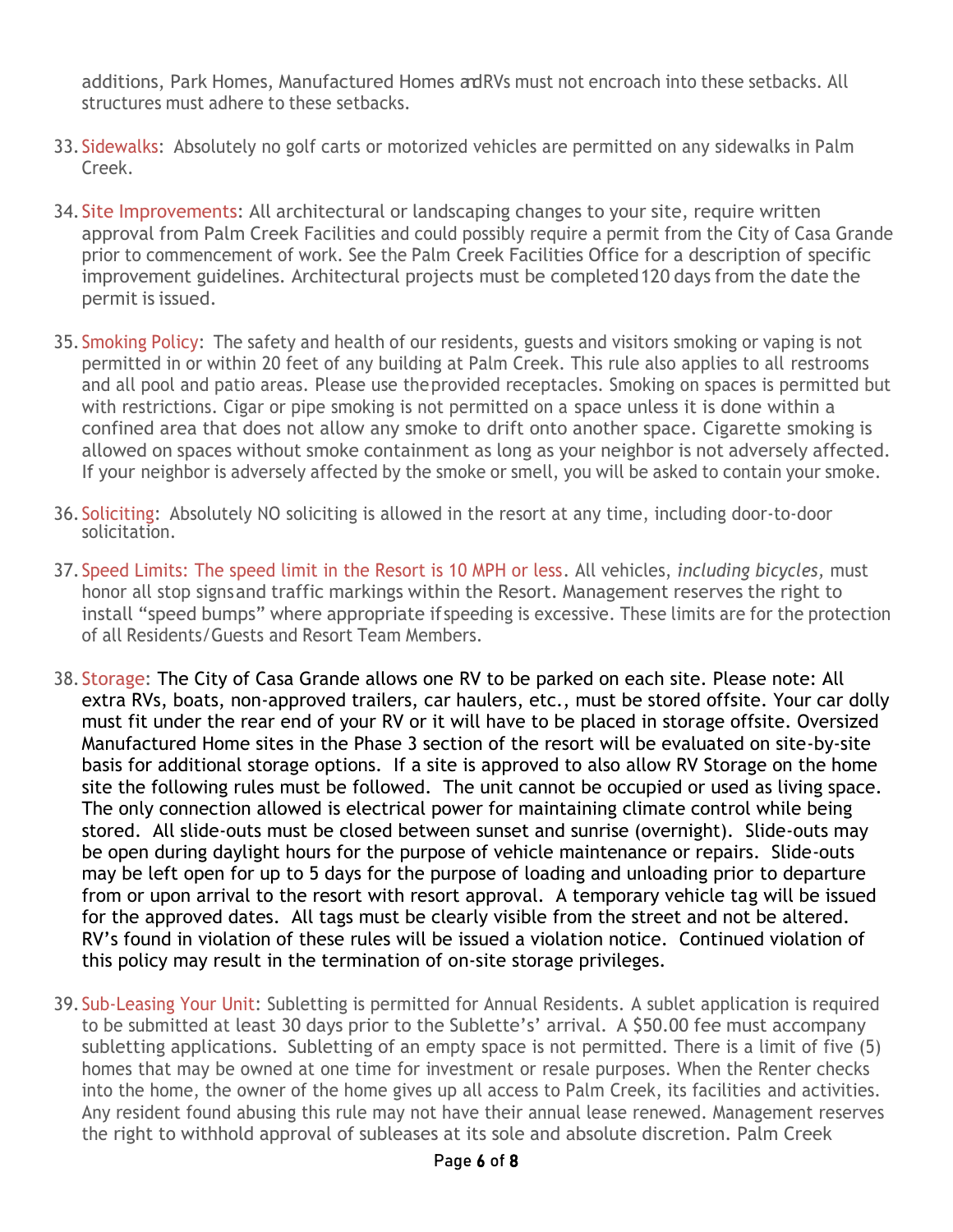Rentals can assist you in the rental of your unit or you can rent it privately, but third party rental services are not permitted in the Resort. If you should have questions regarding private rentals please see the Guest Services Office for more information.

- 40.Swimming Pools and Spas: Pools are closed from 5:30am to 7:30am for cleaning. Guests under the age of 18 are permitted in the main pool only with adult supervision at all times. No horseplay, running, jumping or diving. For your safety, pools and spas will be closed at 9:00pm. Children and adults in diapers are not permitted to use the pool. "Swimmer Pant" type diapers specifically made for swimming are allowed. Only persons over the age of 18 are permitted to use the Spas. Glass containers are not permitted in the pool area. Please shower before swimming. Please observe all posted rules and keep the surrounding gates closed. Remember, there are no lifeguards on duty.
- 41.Temporary Loading and Unloading: For the purpose of loading and unloading only, an extra RV or utility trailer may be parked on a non-annual space close to your own. You must obtain a temporary parking permit from Guest Services (no electrical hookup permitted) for up to 3 days. *This service is only available to Annual residents.* No overnight parking is allowed in the streets at any time for any vehicle type.
- 42.Tennis Courts/Pickle ball Courts: Hours are 7:30am 9:00pm. (Summer hours are 6:00am 9:00pm) Only proper shoes are to be worn on the courts. No street shoes are permitted. Please see the court bulletin boards for court schedule.
- 43.Termination of Lease: Management may terminate your lease in accordance with the provisions of the Recreational Vehicle Long Term Rental Space Act or The Mobile Home Resorts Residential Landlord and Tenant Act as applicable.Where an individual becomes the owner of a unit either by gift, award, devise, transfer, will, assignment, conveyance, or otherwise, and sale to such individual was not approved by Palm Creek Management prior to the sale, and such individual desires to reside in Palm Creek, and does not meet the rental requirements of Palm Creek, Management may refuse to rent to such individual. However, such individuals will be given a reasonable amount of time to remove their unit fromPalm Creek, not to exceed thirty (30) days. Individuals intending to relocate their units will be charged the full amount of the accrued rent on the space if the unit is not moved within 30 days of ownership. Such rent shall be calculated from the day of new ownership when the unit is transferred to the non-qualifying owner/buyer.
- 44.Types and Conditions of RVs Permitted: Palm Creek Management has the right to approve or reject the type, size and/or appearance of any trailer or motor home entering the Resort. Only RVs (motor homes, travel trailers, 5th wheels) Park Homes and Manufactured Homes will be permitted. All units must be at least 23 feet in length. Exceptions can be made for shorter vehicles that provide hook up extensions. Class B motorhomes will be allowed in the resort provided they have a tow vehicle and have proper hook up extensions. No pick-up/campers, tents, teardrop trailers, pop-up trailers, or converted vans/buses are allowed. All RVs must be self-contained (with holding tanks). Any RV more than 10 years old must be inspected and approved by Management. Any RV with non-factory external modifications (i.e. AC unit hanging out of a window) will not be permitted
- 45.Use of Recreation Areas: Palm Creek is a private resort for Residents/Guests and their visitors. You must wear yourPhoto Name Badge when using any of the facilities. Activities and room reservations for special occasions are all coordinated through the Activities Office. Swimming